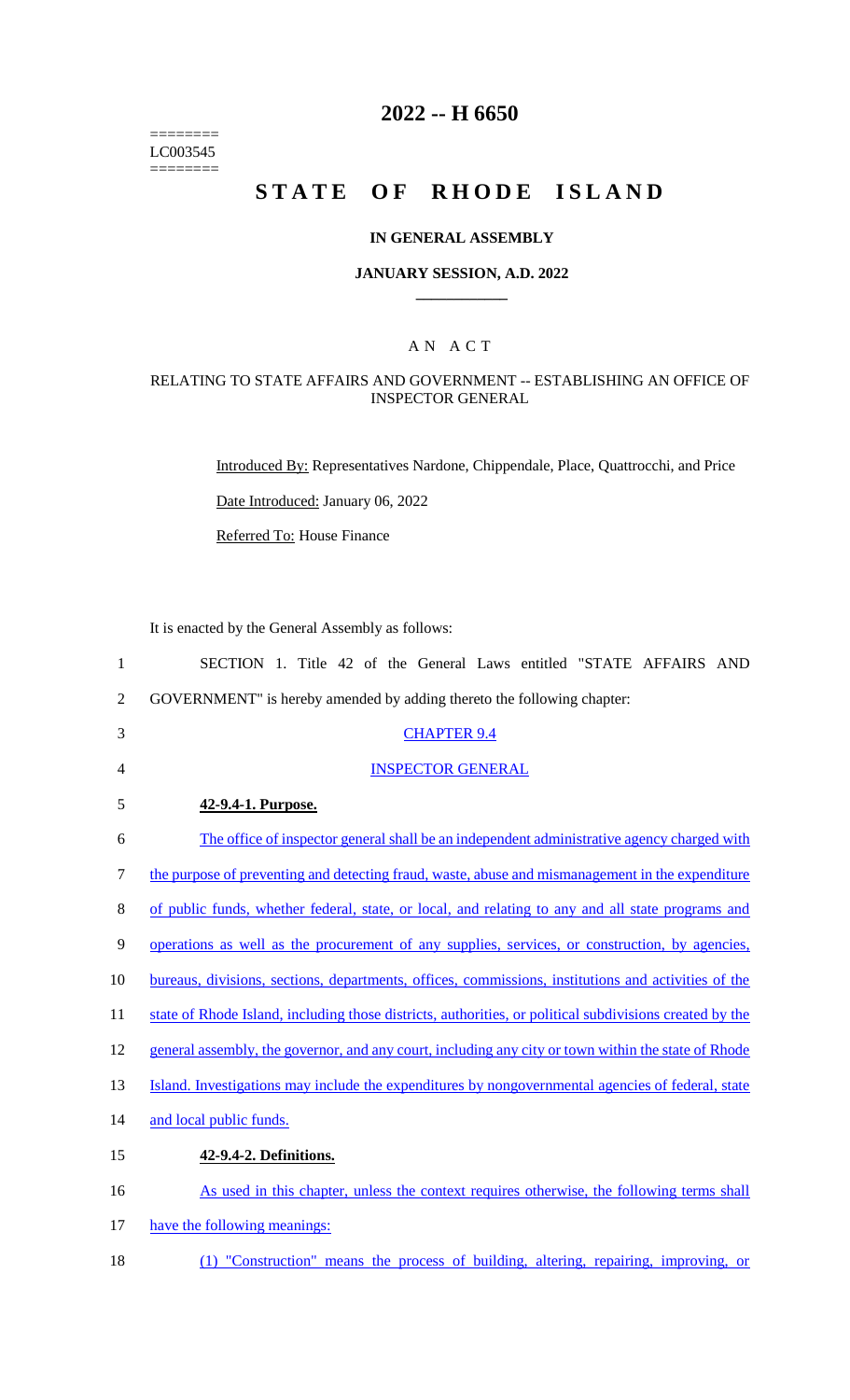demolishing any public structure or building, or other improvements of any kind to any public property. (2) "Contract" means all types of agreements, including grants and orders, for the purchase or disposal of supplies, services, construction, or any other item. It includes: (i) Awards; (ii) Contracts of a fixed-price, cost, cost-plus-a-fixed-fee, or incentive type; (iii) Contracts providing for the issuance of job or task orders; (iv) Leases; (v) Letter contracts; 10 (vi) Purchase orders; and 11 (vii) Construction management contracts. It also includes supplemental agreements with respect to any of the foregoing. (3) "Contractor" means any person, corporation, partnership, business, union, committee, 14 or other organization entity or group of individuals performing any tasks, or duties defined under a written or oral contract with and for the state of Rhode Island or the joint committee on legislative services. (4) "Procurement" means the purchasing, buying, renting, leasing, or otherwise obtaining 18 any supplies, services, or construction. It also includes all functions that pertain to the obtaining of any supply, service, or construction item, including a description of requirements, selection and 20 solicitation of sources, preparation, and award of contract, and all phases of contract administration. (5) "Public funds" means state, federal or local funds, either appropriated, non-appropriated or given under right of grant. (6) "Services" means the rendering by a contractor of its time and effort rather than the 24 furnishing of a specific end product, other than reports which are merely incidental to the required performance of services. (7) "Supplies" means all property, including, but not limited to, leases of real property, printing, and insurance, except land or permanent interest in land. **42-9.4-3. Establishment of office -- Appointment and removal of inspector general.** 29 There is hereby established an office of inspector general, (hereinafter referred to as the "office"). There shall be in the office an inspector general, who shall be the administrative head of the office and who shall be appointed by a majority vote of the governor, the attorney general, the 32 general treasurer, the lieutenant governor, secretary of state, the speaker and the minority leader of the house of representatives and the president and minority leader of the senate for a five (5) year 34 term to begin July 1 and end June 30, five (5) years later. The appointee shall serve one term only.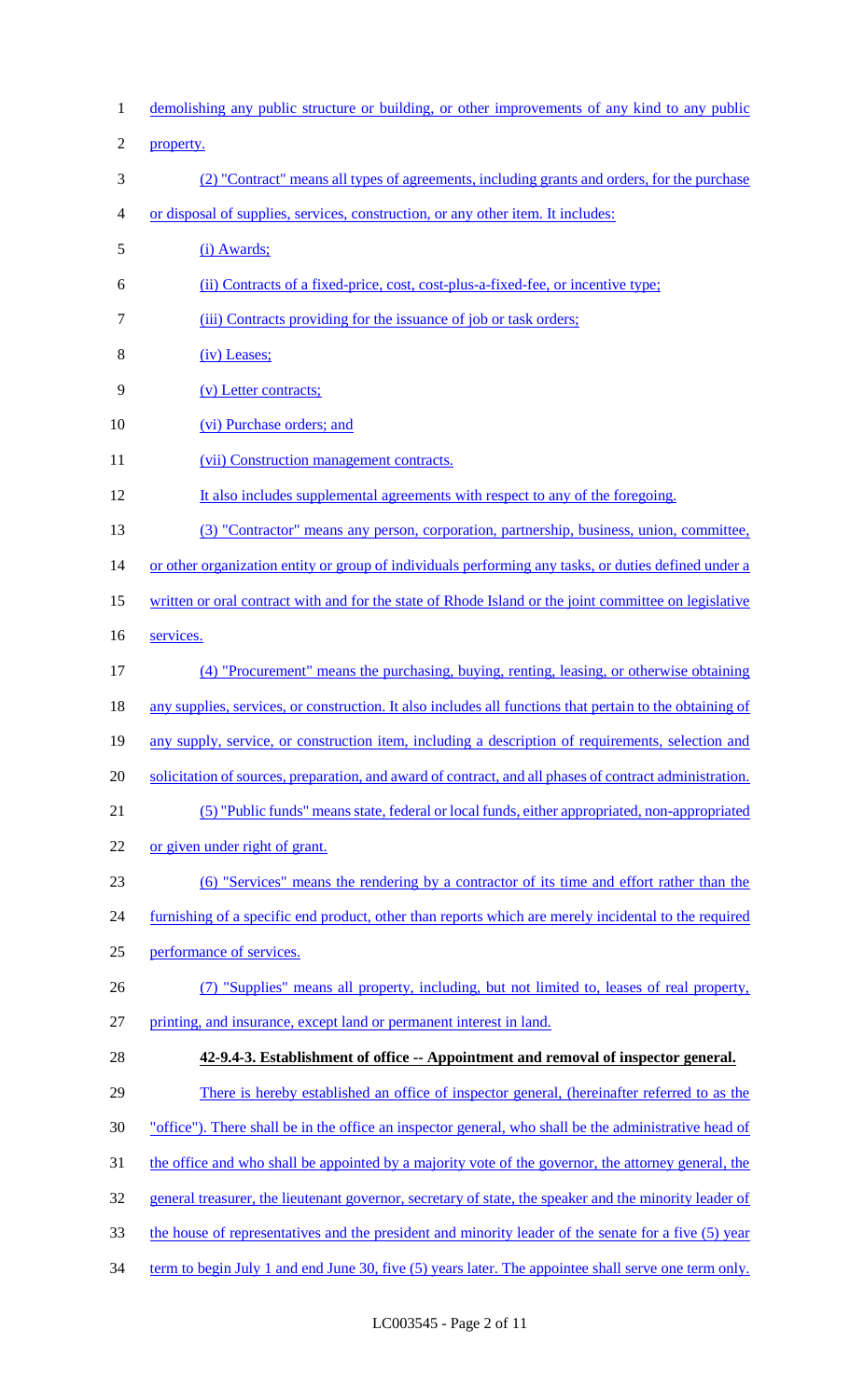2 demonstrated ability in more than one of the following areas: accounting, auditing, financial 3 analysis, law, management analysis, public administration, investigation and criminal justice 4 administration. 5 The selection process of a qualified inspector general shall include at least one public 6 forum. If an inspector general is not selected within one month of a new inspector general term, the 7 governor shall appoint an inspector general. The inspector general shall have at least five (5) years 8 experience in accounting, criminal justice, or a closely related profession and a bachelor's degree 9 from an accredited college or university with a major in accounting, criminal justice, or a closely 10 related field of study. 11 No inspector general shall hold, or be a candidate for, any other elective or appointed public 12 office while an inspector general and for one year prior. No inspector general shall hold a position 13 in any political party or political committee, or participate in any political campaign of any 14 candidate for public office while an inspector general. 15 In case of a vacancy in the position of inspector general, their successor shall be appointed 16 in the manner described above, and shall serve from their date of appointment until the fifth June 17 30 following their appointment. If this vacancy is not filled within one month, then the governor 18 shall appoint an inspector general. 19 The person so appointed may be removed from office for cause by a two-thirds (2/3) vote 20 of the governor, the attorney general, the general treasurer, the lieutenant governor, secretary of 21 state, the speaker and the minority leader of the house of representatives and the president and 22 minority leader of the senate. Cause may include substantial neglect of duty, gross misconduct or 23 conviction of a crime whether or not it is work related. The reasons for removal of the inspector 24 general shall be stated in writing and shall include the basis for such removal. The writing shall be 25 a public document. The inspector general shall have ten (10) days to submit a written appeal, which 26 shall be a public document. If no appeal is made, the inspector general shall be dismissed from 27 office. If an appeal is made, a vote shall be taken in the senate. A two-thirds (2/3) vote of the senate 28 shall be required to dismiss the inspector general. 29 **42-9.4-4. Employees -- Appointment and removal, salaries, qualifications.** 30 The inspector general may appoint and remove such employees as deemed necessary to 31 perform the duties of the office, including, but not limited to, assistant inspectors general, chief and 32 deputy counsels, clerks, paralegals, accountants, auditors, financial management analysts and

1 The person so appointed shall be selected without regard to political affiliation and with a

- 33 investigators. The inspector general may determine their salaries and duties; provided, however,
- 34 that the total amount of all such salaries shall not exceed the sum appropriated therefor by the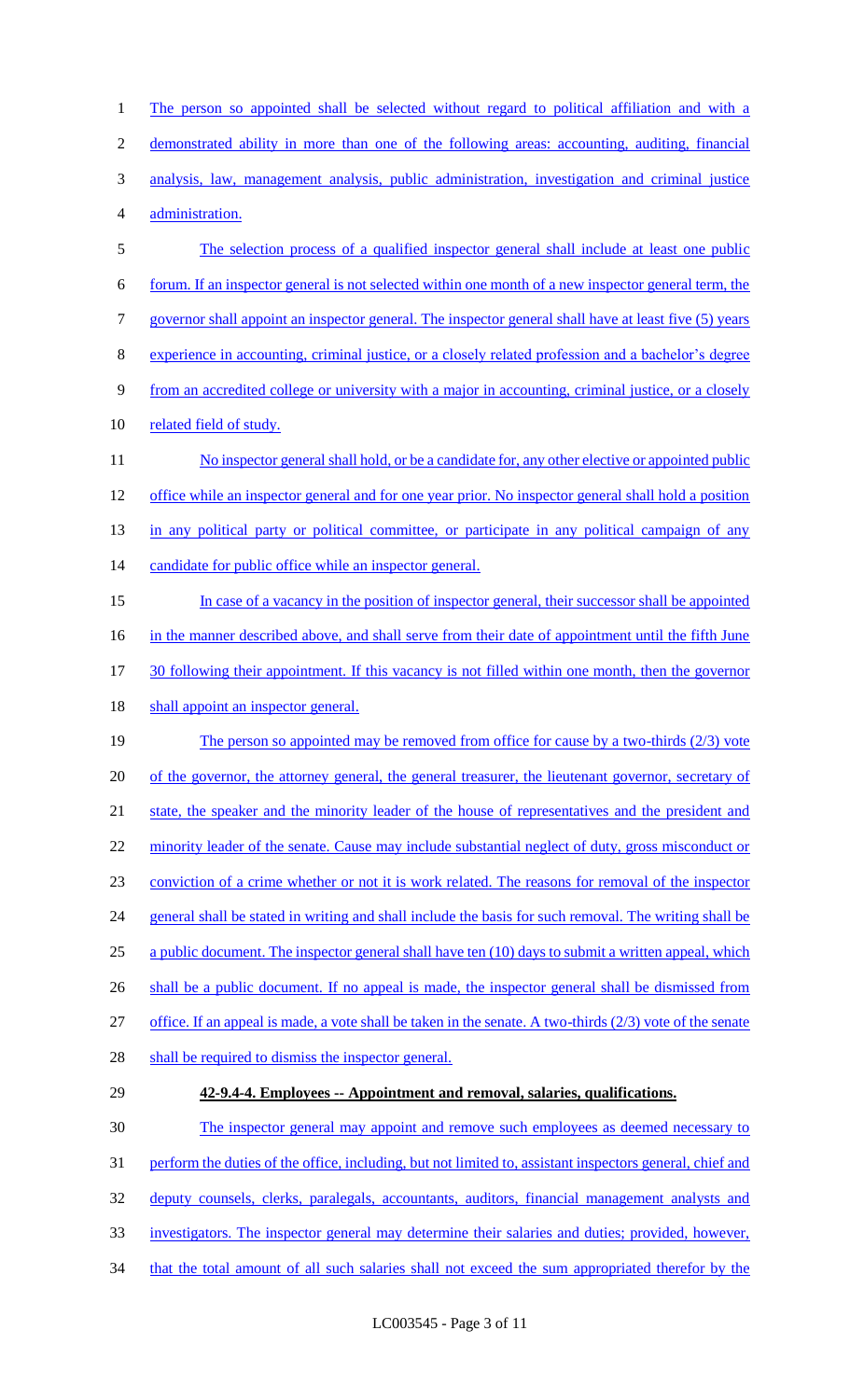1 general assembly.

2 The inspector general shall file an annual personnel report not later than the first 3 Wednesday in February with the senate and house finance committees containing the job 4 classifications, duties and salary of each officer and employee within the office together with 5 personnel regulations applicable to said officers and employees. The inspector general shall file 6 amendments to such report with the senate and house finance committees whenever any change 7 becomes effective. 8 No officer or employee of the office of inspector general shall hold, or be a candidate for, 9 any elective public office while an officer or employee, or for one year thereafter, nor shall they 10 hold a position in any political party or political committee, or participate in any political campaign 11 of any candidate for public office while an officer or employee. 12 **42-9.4-5. Inspector general -- Salary and budget.** 13 The general assembly shall annually set the salary of the inspector general and shall 14 appropriate sufficient funds for the total budget for the office. 15 **42-9.4-6. Rules and regulations.** 16 The office shall, pursuant to the provisions of chapter 35 of title 42, ("administrative 17 procedures act"), promulgate rules and regulations which shall govern its proceedings. 18 **42-9.4-7. Duties.** 19 (a) The inspector general shall supervise, coordinate and/or conduct audits, criminal, civil 20 and administrative investigations and inspections or oversight reviews, when necessary, relating to 21 programs and operations listed in § 42-9.4-1. The inspector general shall review laws and 22 regulations relating to programs and operations listed in § 42-9.4-1 and shall determine if public 23 bodies listed in § 42-9.4-1 are in compliance, and shall make recommendations concerning the 24 effect of such laws or regulations on the prevention and detection of fraud, waste and abuse. The 25 inspector general may recommend policies that will assist in the prevention or detection of fraud, 26 waste and abuse and mismanagement. The person in charge of, or the governing body of any public 27 body listed in § 42-9.4-1, may request the assistance of the inspector general with respect to 28 implementation of any reviews, audits, and/or investigations as deemed appropriate, and implement 29 suggested policy or procedure changes. In such events the inspector general may assign personnel 30 to conduct, supervise, or coordinate such activity as deemed necessary and appropriate to perform 31 their duties in a diligent and prudent manner. The inspector general may recommend policies for 32 the conduct, supervision or coordination of relationships, between state and county agencies and 33 other state and local governmental agencies, as well as federal governmental agencies and 34 nongovernmental entities with respect to all matters relating to the prevention and detection of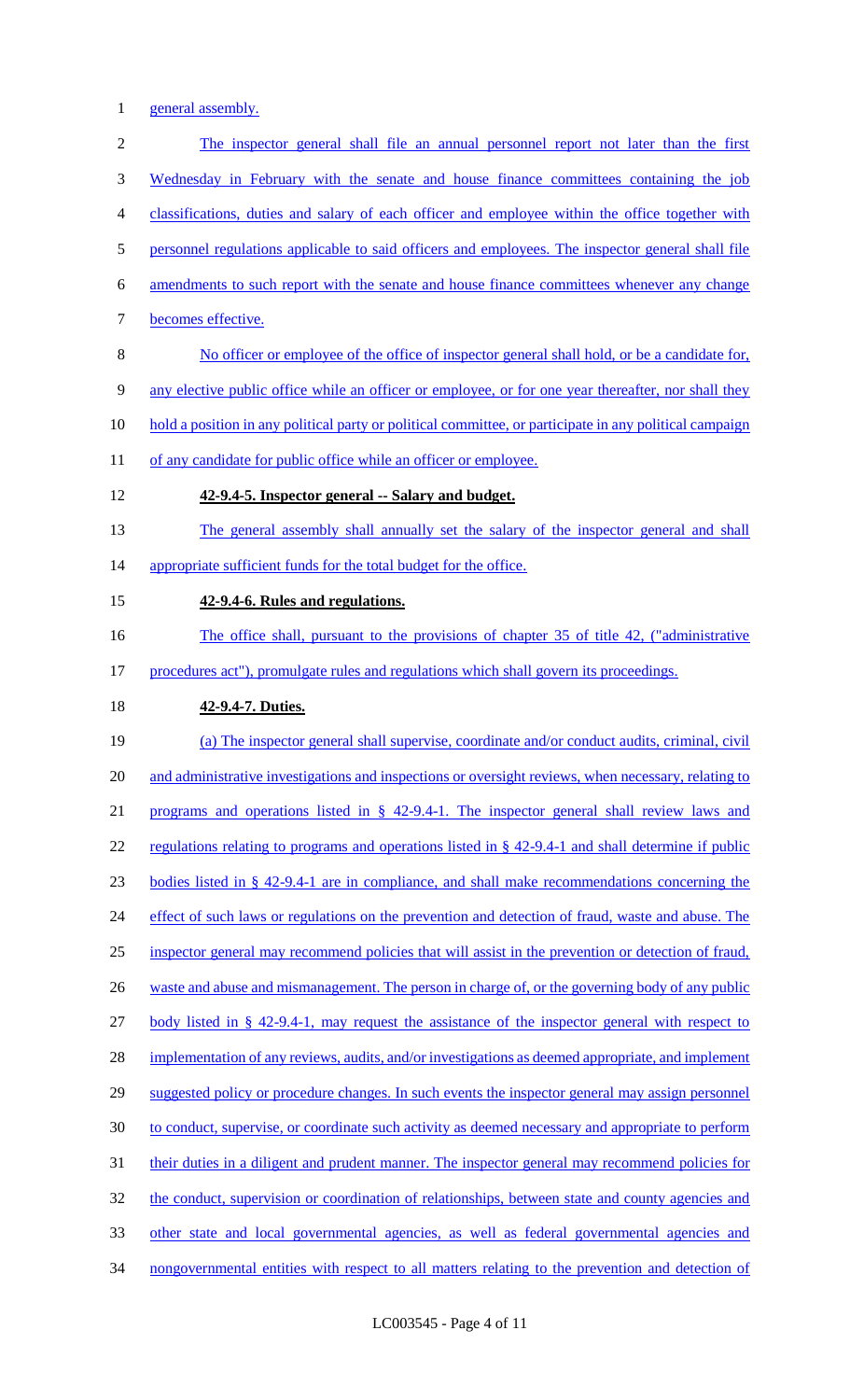1 fraud, waste, abuse and mismanagement in or relating to any and all programs and activities of the

2 state of Rhode Island as set forth in § 42-9.4-1.

 (b) The inspector general shall establish and maintain an information system to receive communications from the general public relating to the duties of the office to guarantee the 5 anonymity of the individual supplying the information consisting of the transmission by email, regular mail or other electronic system that does not involve the use of a telephone line.

7 **42-9.4-8. Inspection of records and papers –Investigations – Subpoenas.**

8 (a) The inspector general, in carrying out the duties outlined in this chapter, shall have 9 access to all records, reports, audits, reviews, papers, books, documents, recommendations, 10 correspondence, including information relative to the purchase of services or anticipated purchase 11 of services from any contractor by any public body set forth in § 42-9.4-1, and any other data and 12 material that is maintained by or available to any public body, regardless of the media in which it 13 is maintained which is, in any way, related to the programs and operations with respect to the state 14 of Rhode Island, including any local town, municipality or city.

15 (b) The inspector general may request information, cooperation and assistance from any 16 state, county or local governmental agency as may be necessary for carrying out their duties and 17 responsibilities. Upon receipt of such request, each person in charge of, or the governing body of 18 any public body set forth in § 42-9.4-1, shall furnish to the inspector general or their authorized 19 agent or representative such information, cooperation and assistance, including information relative 20 to the purchase of services or anticipated purchase of services from any contractor by any public 21 body within ten (10) business days of receipt of the inspector general's request. If the request for 22 the information requested cannot be complied with, within ten (10) business days, the senior official 23 of the governmental agency must notify the inspector general before the expiration of the ten (10) 24 business days as to the reason that the request cannot be complied within the time frame of this 25 section, and shall provide a specific date for expected compliance. 26 (c) The inspector general may initiate and conduct investigations, audits and compliance

 reviews, and shall prepare detailed reports relating to findings and conclusions concerning the 28 administration of the programs and operations of the applicable public bodies listed in § 42-9.4-1, 29 as are in the judgment of the inspector general necessary and may conduct an examination of any public documents, and any information with respect to whether internal quality controls are in place and operating. (d) The inspector general shall have direct and prompt access to the head of any public

33 body set forth in § 42-9.4-1 when necessary for any purpose pertaining to the performance of their

34 duties and responsibilities under this chapter.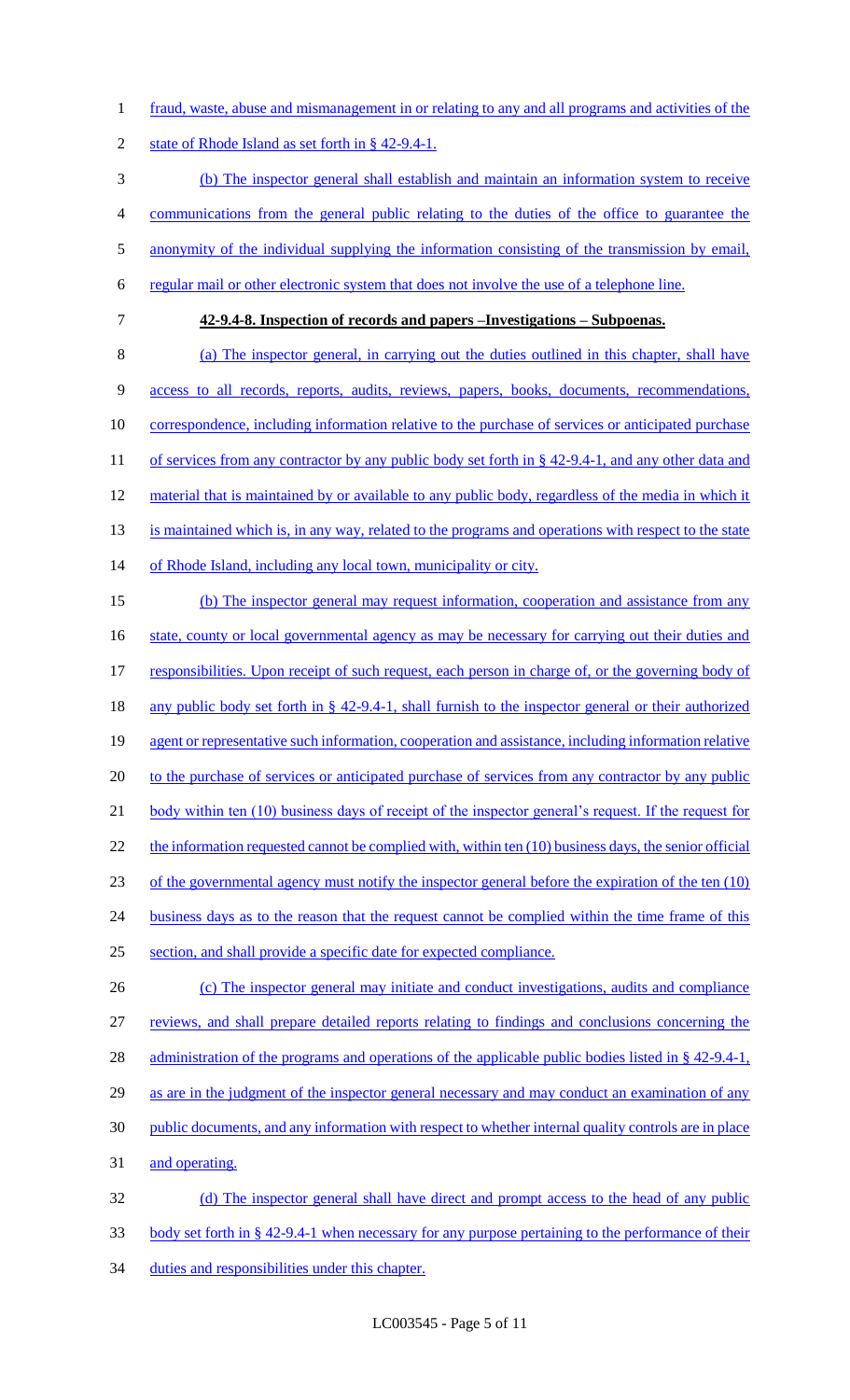(e) The inspector general may request the production, on a voluntary basis, of testimony or documents from any individual, firm or nongovernmental entity which relate to actions or matters that pertain to state, municipal or local governmental agencies as dictated by their duties and responsibilities. (f)(1) The inspector general may issue a subpoena for the production of all records, reports,

 audits, reviews, papers, books, documents, recommendations, correspondence and any other data and material relevant to any matter under audit or investigation pursuant to the provisions of this chapter, no matter in which media the information is maintained.

 (2) A subpoena may be issued only when a person, corporation or other entity under investigation or being audited refuses to voluntarily comply with a request from the inspector general.

 (3) The subpoena shall be served in the same manner as a subpoena for the production of 13 documents in civil cases issued on behalf of the state of Rhode Island, and all provisions of law 14 relative to the subpoena shall apply to a subpoena issued pursuant to this chapter. Any justice of 15 the superior court may, upon application by the inspector general, issue an order to compel the 16 production of records, reports, audits, reviews, papers, books, documents, recommendations, correspondence, and any other data and material as aforesaid in the same manner and to the same 18 extent as before said superior court. Any failure to obey the order may be punished by the superior 19 court as a contempt of court. (4) Any subpoena issued pursuant to this section shall not be made public by the inspector

 general or any officer or employee of that office, nor shall any documents or records provided pursuant to this section be made public until such time as it is necessary for the inspector general to do so in the performance of their official duties. The production of documents or records pursuant 24 to subpoena shall be governed by the same provisions with reference to secrecy, which govern the proceedings of a grand jury. Disclosure of such production, attendance, and testimony may be made 26 to such members of the staff of the office of the inspector general as is deemed necessary in the performance of the inspector general's duties and responsibilities under this chapter, and such

- 28 members of the staff may be present at the production of records.
- 

## **42-9.4-9. Subpoena for witness testimony and for release of material evidence.**

 (a) Whenever the inspector general has reason to believe that a person has information or evidence in their possession with respect to any matter which is within the inspector general's 32 jurisdiction to investigate, a subpoena must issue for the attendance and testimony under oath of any person as designated, or the surrender of identified items of evidence; provided, however, that

34 the subpoena may be issued by the inspector general only in the performance of official duties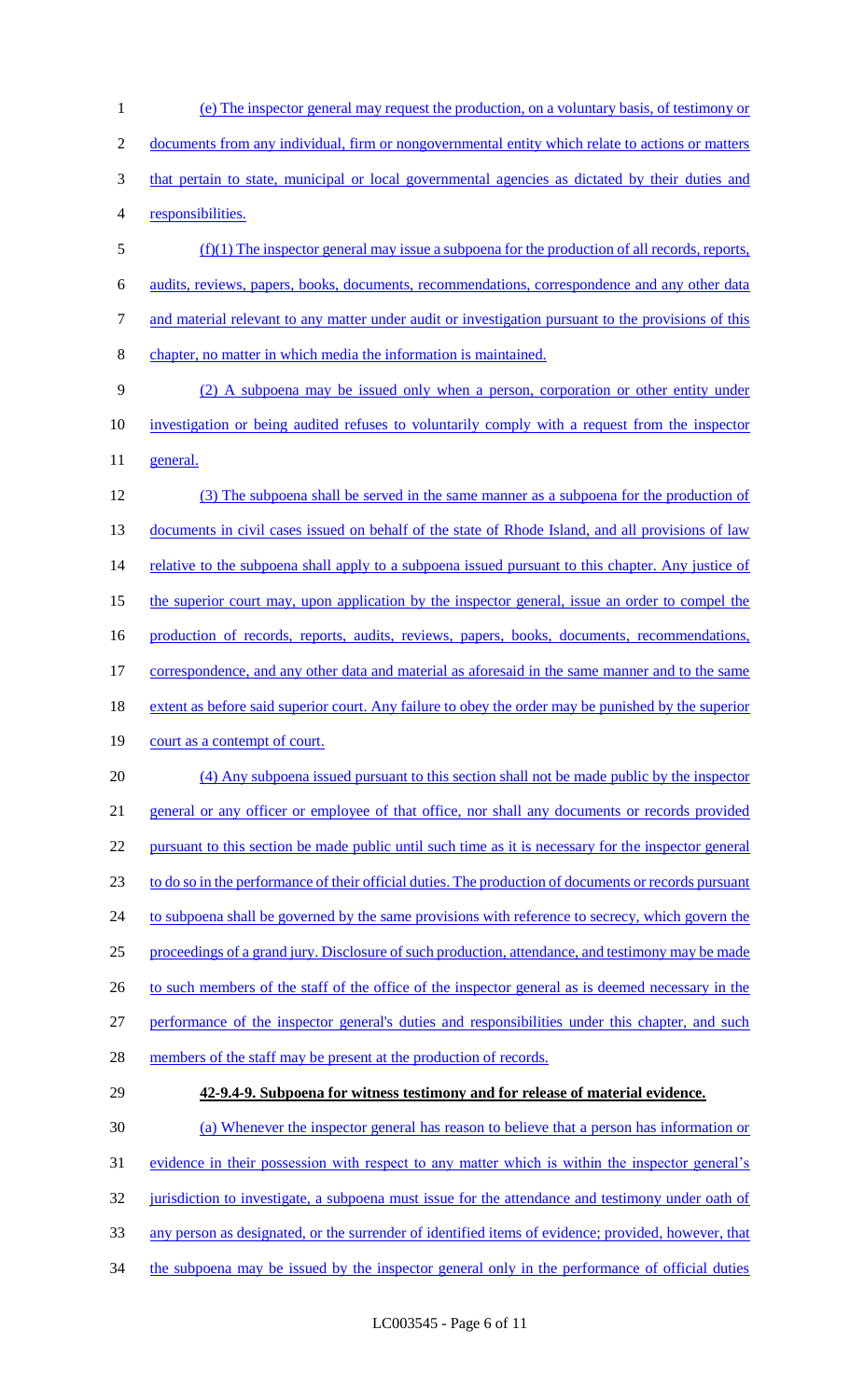2 or specific items identified as needed in support of an investigation shall include: the name and 3 address of the prospective witness or specific items identified as needed for the investigation and 4 the reasons for requesting a subpoena for testimony or production of items deemed necessary to 5 support the investigation. 6 (b) The inspector general or any other person duly authorized by law shall serve a 7 subpoena. Once the subpoena is served, the serving officer shall annotate the time and date served, 8 the person served and the location of service. 9 (c) A witness required by subpoena to attend and testify under oath and/or produce books 10 and records or other items as demanded, shall be given not less than forty-eight (48) hours notice 11 of the time and place for the taking of testimony or delivery of subpoenaed items, unless such notice 12 shall unduly interfere with the conduct of the investigation. 13 (d) The witness, at the time of service of a subpoena, shall be notified of the matter under 14 investigation concerning which the witness will be required to testify. A subject of an investigation 15 is a person whose conduct is within the scope of the investigation and is suspected of committing 16 or being party to an offense under investigation. The failure to furnish the witness with any notice 17 or information required to be given by this section shall cause the issued subpoena to be invalid. 18 (e) A person subpoenaed to testify under oath shall appear and testify under oath at the 19 time and place designated on the subpoena. In addition, the witness shall be notified that they have 20 a right to consult with, and to have an attorney present at the time the testimony is taken, and that 21 they have a constitutional right not to furnish or produce evidence that may tend to incriminate the 22 person. 23 (f) The terms of any such subpoena must be reasonable and focused on specific testimony 24 or evidence sought and must directly relate to the matters under investigation. A subpoena issued 25 that is broad in nature is not considered valid. No subpoena may be issued for purposes of 26 harassment or for any illegitimate or improper purpose. All constitutional and statutory rights and 27 privileges which exist with respect to any subpoena issued by the inspector general, including the 28 privilege against self-incrimination, shall have the same force and effect with any and all existing 29 laws and constitutional rights. 30 (g) A subpoenaed person may object to the subpoena served upon them in advance of the 31 return date of the subpoena by a motion to quash filed in the superior court of the state of Rhode 32 Island. The filing of a motion to quash shall stay all pending subpoenas until further order of the 33 superior court. Any justice of the superior court may, upon application by the inspector general, 34 issue an order to compel the attendance of witnesses subpoenaed, and the giving of testimony under

1 relating to the detection of fraud, waste, abuse and mismanagement. The subpoena for testimony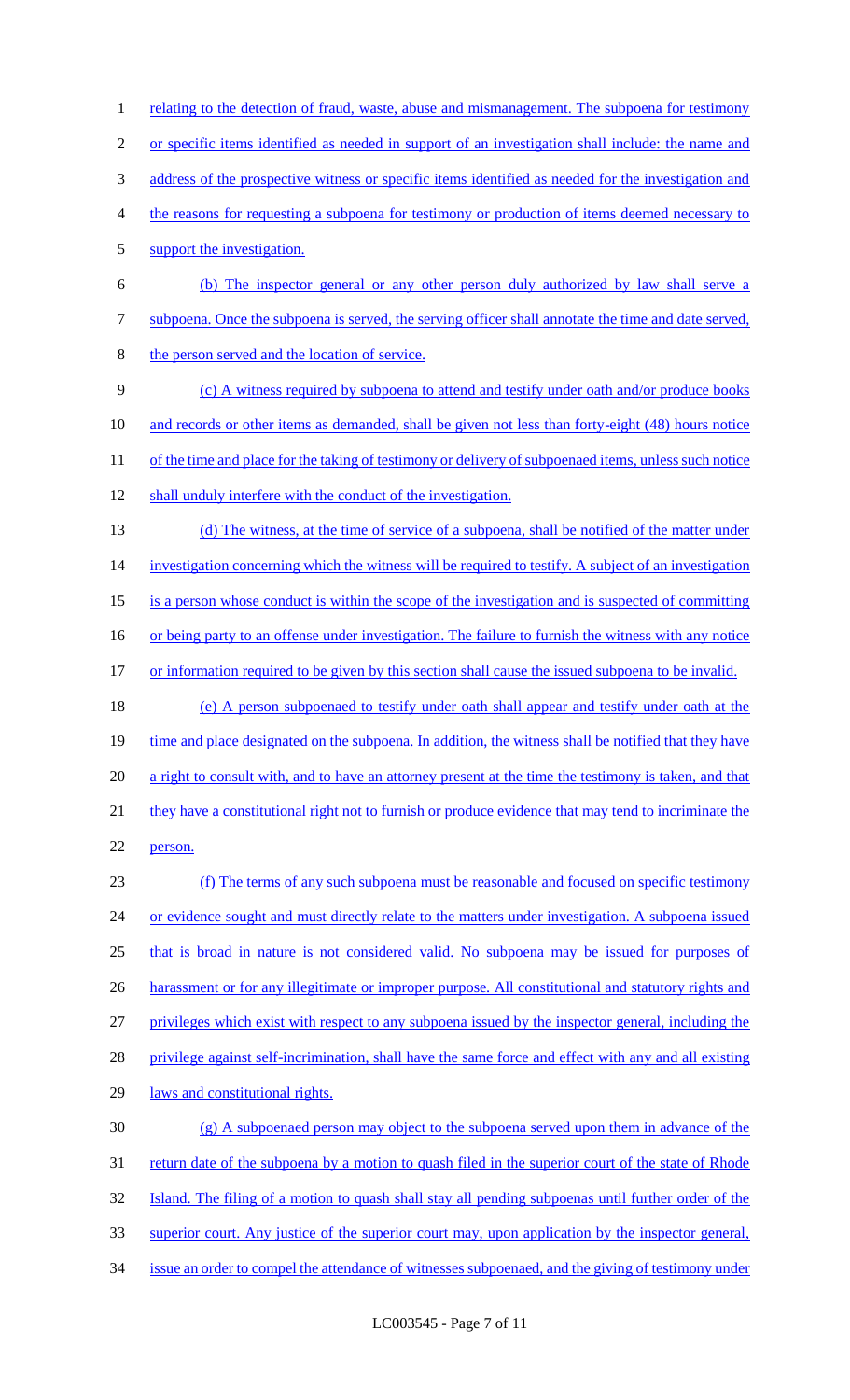- 1 oath in furtherance of any audit or investigation under this chapter in the same manner and to the
- 2 same extent as before the superior court. Failure to obey any order of the court with respect to a
- subpoena may be punished by the court as contempt.
- (h) Any subpoena issued pursuant to this section shall not be made public by the inspector 5 general or any persons subject to their direction or by any member of the inspector general's office designated to hear testimony under this section, and the same provisions with reference to secrecy, which govern grand jury proceedings, shall govern testimony given. Whoever violates the provisions of this subsection shall be punished by imprisonment for not more than six (6) months or by a fine of not more than one thousand dollars (\$1,000). Disclosure of such testimony may be 10 made to such members of the staff of the office of inspector general as is deemed necessary by the 11 inspector general to assist in the performance of the office's duties and responsibilities and such 12 members of the staff may be present at the taking of such testimony. **42-9.4-10. Compact – Investigation.** (a) The inspector general must accept and may investigate or audit complaints or information from any individual concerning the possible existence of any activity constituting 16 fraud, waste, abuse and mismanagement relating to programs and operations as set forth in § 42-9.4-1.
- 18 (b) The inspector general shall not, after receipt of a complaint or information from an employee, contractor or private citizen who requests confidentiality, disclose the identity of that 20 individual without the written consent of said individual, unless the inspector general determines such disclosure is necessary and unavoidable during the course of an investigation. In such event, 22 the individual shall be notified immediately of the disclosure. The inspector general shall set up an
- anonymous hotline for reporting possible wrongdoings.
- (c) Employees are protected under chapter 50 of title 28, the ("Rhode Island Whistleblower's Protection Act").
- **42-9.4-11. Reports to the attorney general or United States Attorney.**
- (a) In carrying out their duties and responsibilities, the inspector general shall report to the
- 28 attorney general, the United States Attorney or both whenever the inspector general has reasonable
- grounds to believe there has been a violation of federal or state criminal law. The attorney general
- shall institute appropriate proceedings in the furtherance of completing an investigation and, if
- warranted, refer a matter for prosecution.
- (b) The inspector general shall refer audit or investigative findings to the state ethics
- commission, or to any other federal, state or local agency, which has an interest in said findings.
- (c) Any referrals made under this section shall not be made public.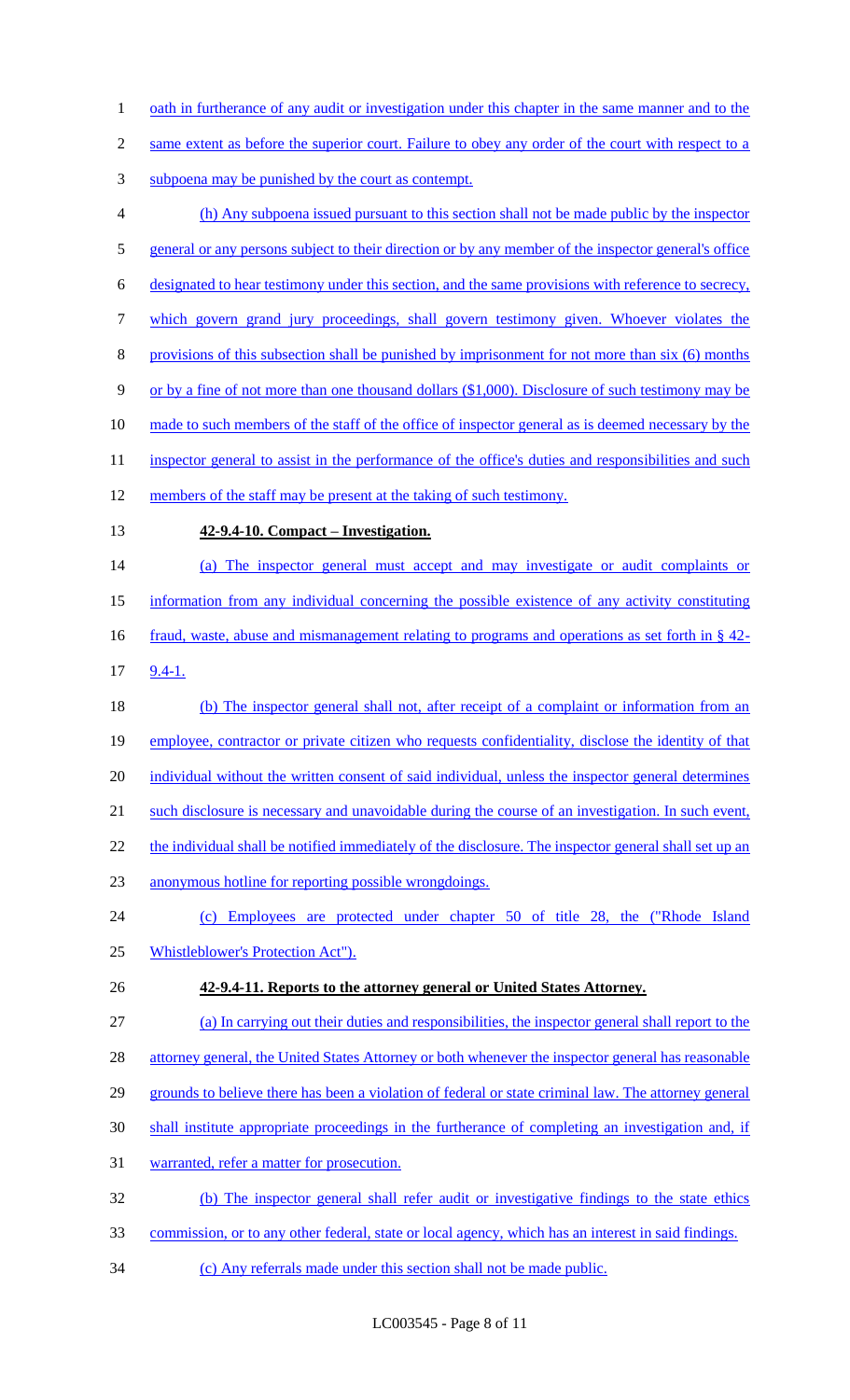**42-9.4-12. Coordination with other state agencies.** The inspector general may coordinate with other state agencies that are responsible for investigating, auditing, reviewing or evaluating the management of state agencies for the purpose of sharing information and avoiding duplication of effort. **42-9.4-13. Civil actions.** The inspector general shall have the authority to institute a civil recovery action if authorized by the attorney general. In any case where the inspector general has discovered fraudulent acts and believes that civil recovery proceedings may be appropriate, the matter shall be referred to the attorney general. The attorney general may institute whatever proceedings deemed appropriate, may refer the matter to another state or local agency, may authorize the initiation of 11 appropriate civil proceedings by the inspector general, may retain the matter for further investigation, or may remand the matter to the inspector general for further investigation. **42-9.4-14. Annual and interim reports.** (a) The office of inspector general shall, no later than April 1 of each year, prepare a report summarizing the activities of the office for the prior calendar year. The office may also prepare 16 interim reports. These reports shall be forwarded to the governor, lieutenant governor, attorney 17 general, secretary of state, general treasurer and the general assembly, and shall be made available 18 to the public. (b) The report shall include, but not be limited to: (i) A description of significant problems in the areas of fraud, waste and abuse within programs and operations within the jurisdiction of the office; and 22 (ii) A description of the recommendations for corrective action made by the office during the reporting period with respect to significant deficiencies in the areas of fraud, waste and abuse; and (iii) The identification of each significant recommendation described in previous annual 26 reports on which corrective action has not been completed; and (iv) A summary of matters referred to prosecuting authorities and the prosecutions and 28 convictions which have resulted; and (v) A summary of any matters concerning the recovery of monies as a result of a civil suit 30 by the office or a referral to another agency for the purposes of such suit; and (vi) A list of all audit reports completed by the office during the reporting period and a 32 statement of recommendations of amendments to this chapter or the rules, regulations or procedures governing the office of inspector general which would improve the effectiveness or the operation 34 of the office.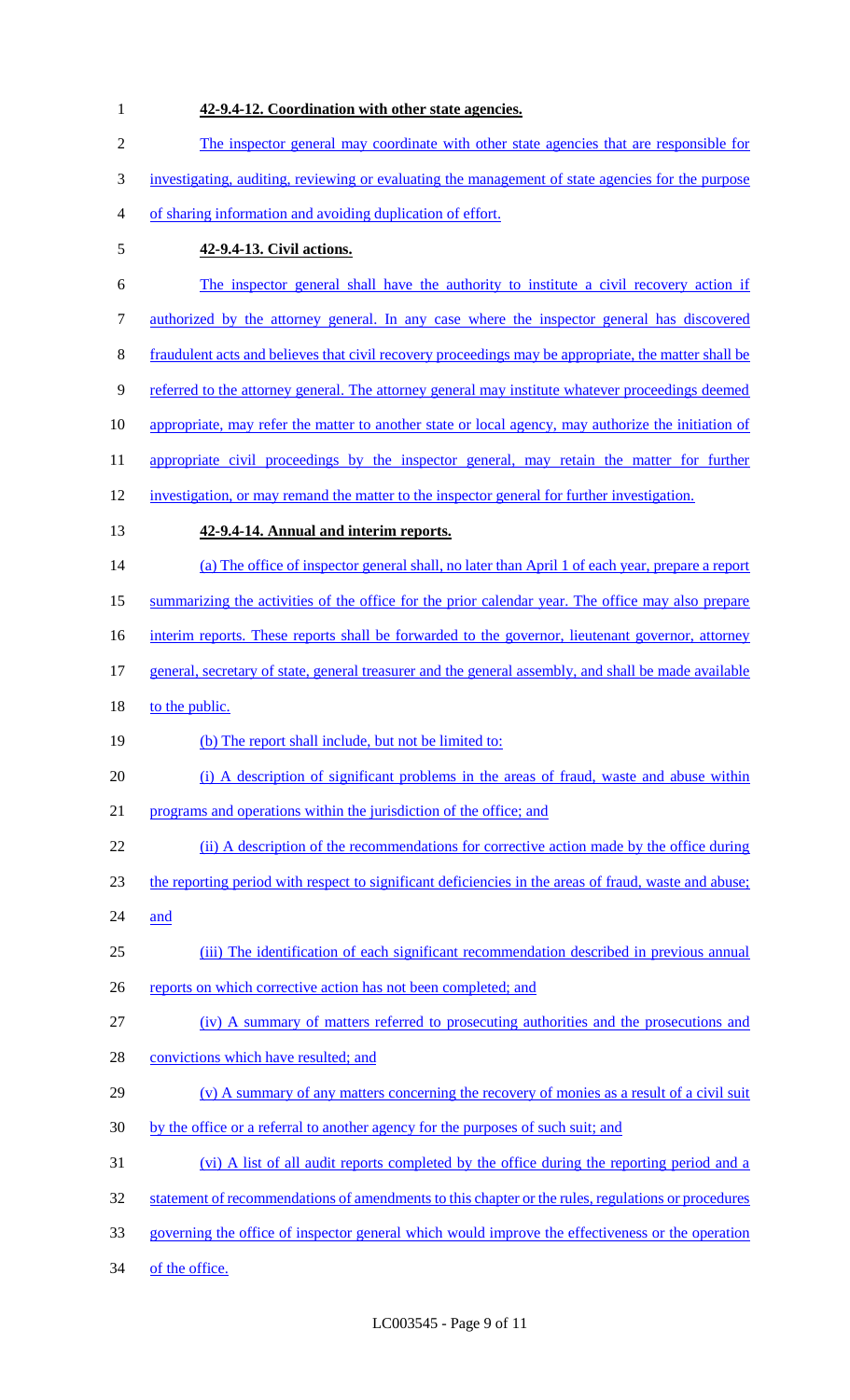- (c) The head or governing body of each public body may, within sixty (60) days of receipt,
- 2 comment upon any references to the public body contained within the report. The comment, if any,
- shall be forwarded to the governor, the attorney general, the general assembly and the office of
- inspector general.
- (d) The report of the inspector general shall be made public on the day of filing; provided,
- that the report shall not list the names of individuals or corporations, nor describe them with
- sufficient particularity as to readily identify them to the general public in those cases in which no
- official disposition has been made by the office of inspector general, the department of the attorney
- general or the local office of the United States Attorney.
- SECTION 2. This act shall take effect upon passage.

======== LC003545 ========